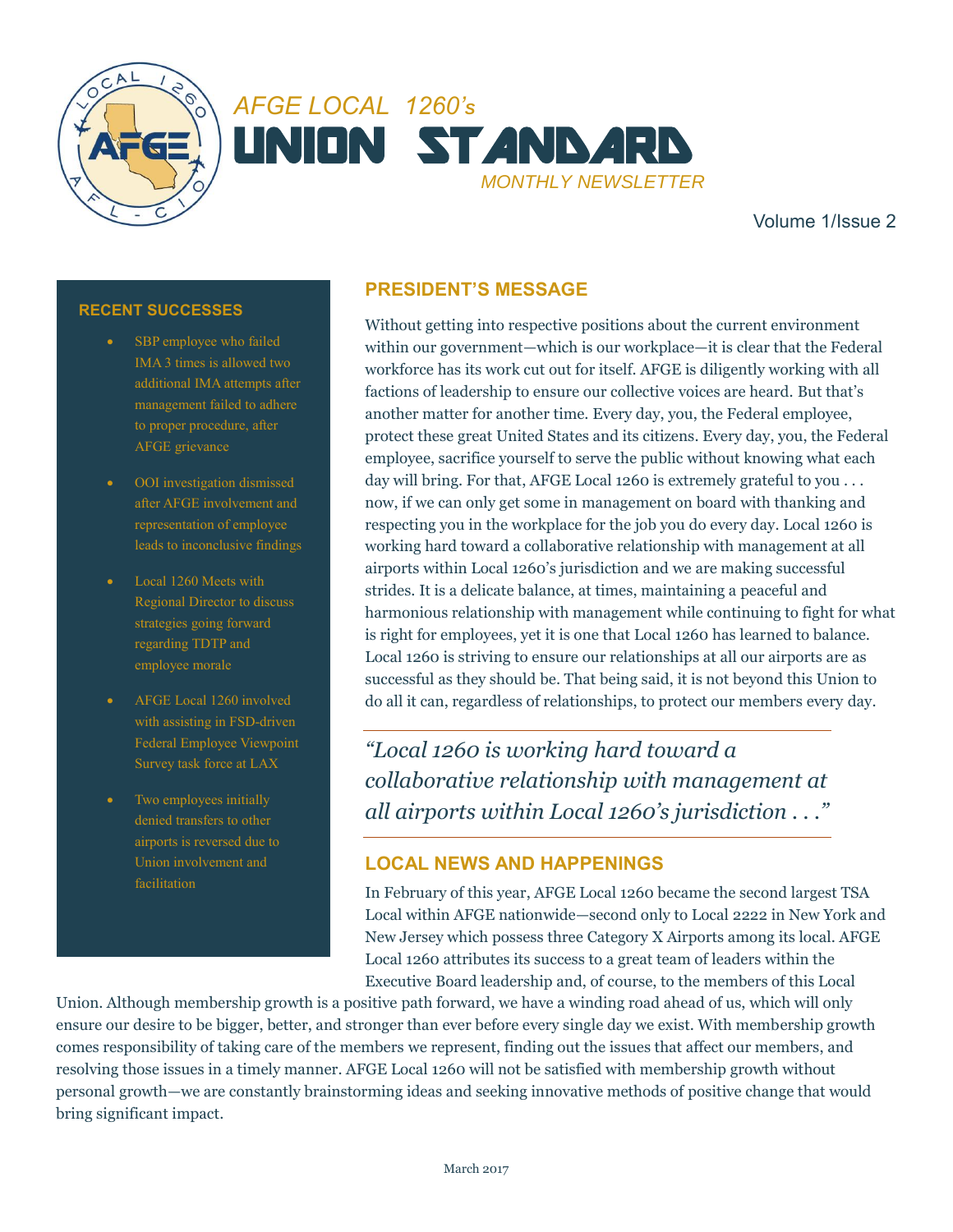## **BURBANK & CENTRAL COAST AIRPORTS (SBA, SMX, & SBP)**

BURBANK - This month's Labor-Management meeting with TSA BUR leadership focused on matters relative to the bargaining unit, including procedures within the CBA. Burbank Airport will begin its pilot program of the Threat Detection Training Plan (TDTP), which will play a significant role of helping TSOs achieve excellent performance—if implemented properly. AFGE Local 1260 will be keeping a close eye on this program as it begins rollout phase at Burbank Airport. Local 1260 at Burbank Airport is seeking Stewards, Committee Members, or Union Activists; particularly shop stewards, whose duties would include attending potential disciplinary meetings, filing grievances, and attending committee meetings. AFGE Local 1260 is aiming to conduct a 2-3 day training for interested stewards sometime in late-March to mid-April. Please contact Burbank Airport Vice President Danielle Hollis for details.

CENTRAL COAST - SBA LTSO and AFGE Local 1260 Legislative and Political Coordinator Erich Schmidt was spectacular in Washington, D.C. last month. LPC Schmidt was very well spoken and focused on the issues that affect the membership in the Central Coast and across this Local. During this month's Labor-Management meeting with Central Coast issues pertaining to the CBA were addressed as well as a few Local matters that appear headed for resolve. Local 1260 at Central Coast Airports is seeking Stewards, Committee Members, or Union Activists; particularly shop stewards whose duties would include attending potential disciplinary meetings, filing grievances, and attending committee meetings. AFGE Local 1260 is aiming to conduct a 2-3 day training in Central Coast area. If interested, please reach out to Central Coast Airports Vice President Wendy Delozier for details.

## **LOS ANGELES, LONG BEACH, & JOHN WAYNE AIRPORTS**

LOS ANGELES – Recently, AFGE Local 1260 ballots for the position of Airport Vice President-LAX were sent out to your address, if your address is current. As a member of this Local, please exercise your right to vote. While, this is not a pitch for any one candidate, please know who you are voting for and if you do not know, please feel free to ask around. All ballots must be received by March 20<sup>th</sup>, 2017; 1:00 PM. Pacific Time at P.O. Box 91111, Los Angeles, CA 90009. If you are a member and you require a ballot that you did not receive by mail, please send inquiries to Secretary Treasurer Victor Payes at (310) 431-6960; vpayes@afge1260.org, or Executive Secretary Robert Gonzalez at (951) 801-9284; bgonzalez@afge1260.org. The TDTP program at LAX is in full-effect and readying itself for a second phase. If there are any issues with this program, please contact the Union at any time to report.

LONG BEACH – At this month's Labor-Management meeting issues discussed were regarding the shift-bid, attendance matters, and CBA-related topics. LGB Vice President Duncan McGuire was present representing the LGB workforce.

SANTA ANA – At this month's Labor-Management meeting issues discussed were regarding the shift-bid, attendance matters, and CBA-related topics. Local 1260 at John Wayne Airport is seeking Stewards, Committee Members, or Union Activists; particularly shop stewards, whose duties would include attending potential disciplinary meetings, filing grievances, and attending committee meetings. AFGE Local 1260 is aiming to conduct a 2-3 day training for interested stewards sometime in late-March to mid-April. Please contact John Wayne Airport Vice President Ray Alarcon for details.

*"With membership growth comes responsibility of taking care of the members we represent, finding out the issues that affect our members, and resolving those issues in a timely manner."*

## **HELPING HAND: COLLECTIVE BARGAINING AGREEMENT: ARTICLE 5 SHIFT TRADE POLICY**

March 2017 For those of you who enjoy the shift trades, the shift trades have improved significantly. According to the CBA (2016), "When approved by the FSD, consistent with the CBA, BUEs may shift trade with any other eligible BUE at any hub spoke configuration—within 50 miles of his/her airport" (Union Copy, p. 67). In other words, if you work at LAX, for example, you may one-way shift swap with either LGB, SNA, or ONT Airports, or any combination within a 50 mile difference. Of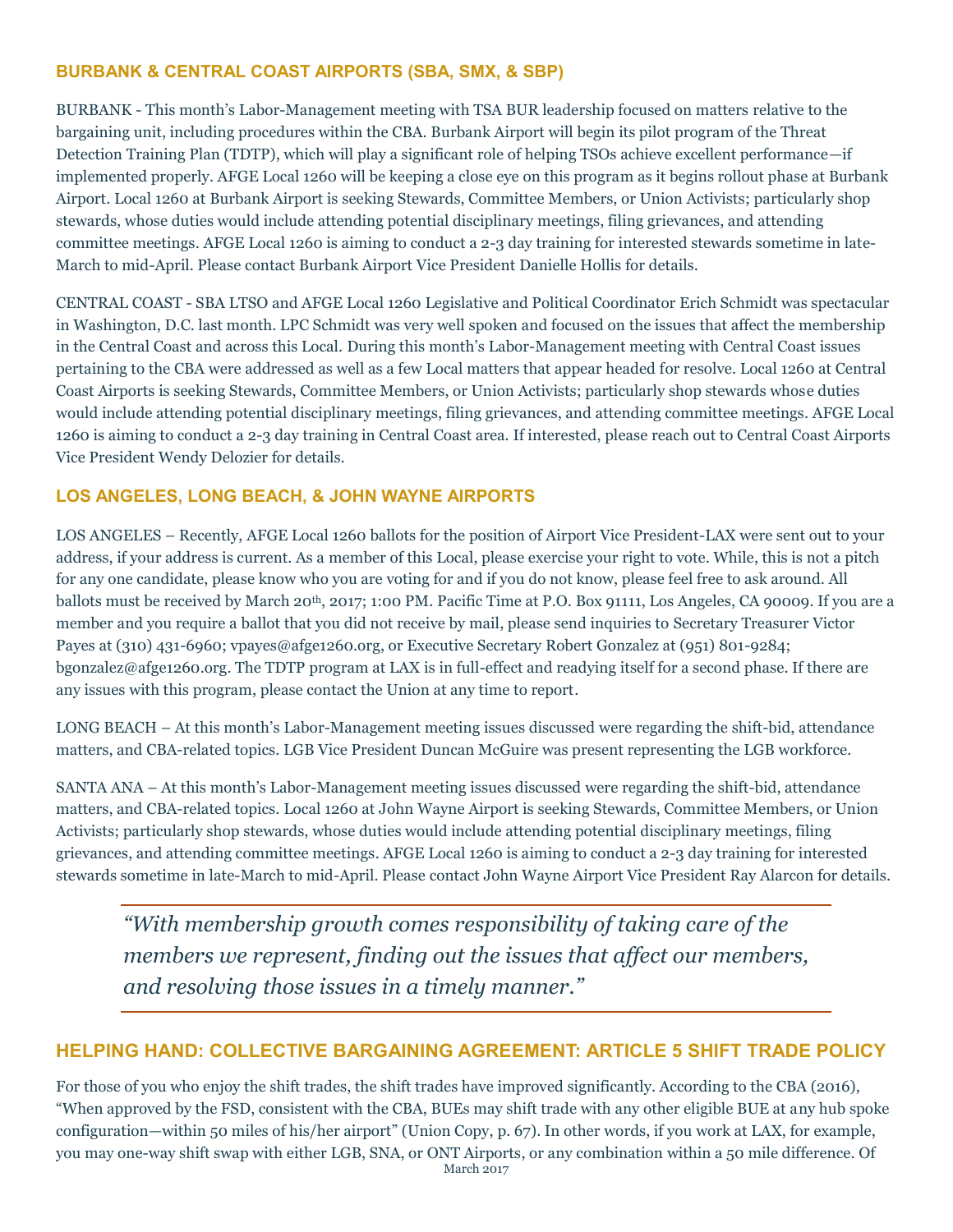course, the spokes can trade amongst themselves based on the 50 mile proximity rule. Central Coast Airports can swap between Santa Maria Airport and San Luis Obispo Airport.

# **SPOTLIGHT: MEET YOUR E-BOARD: SECRETARY TREASURER**



Secretary Treasurer Victor Payes has been employed with TSA at LAX since 2008. Victor has two beautiful daughters for whom he devotely cares. Victor began his involvement with AFGE in 2010 when he was trained and ordained a shop steward. Later that year, Victor was named LAX Chief Steward. Victor was young yet knowledgable; which followed him and carried him into greater roles with the Union. In 2011, Victor was appointed to Fair Practices Coordinator where he worked on Equal Employment Opportunity Commission (EEOC), Office of Workmen's Compensation Programs (OWCP), Family and Medical Leave Act (FMLA), Whistleblower Protection, and other delicate matters for Arizona, California, and Hawaii. Victor was the first President (interim) of AFGE Local 1260 and later served as Secretary Treasurer until current. Victor is as skilled in his casework as he is

with his calculator—his uncanny ability to successfully represent individuals in matters which seem hopeless have earned him respect across AFGE throughout the United States. Victor has represented AFGE members on Capitol Hill, Representatives' offices, television, radio, at rallies, and before high-level management officials; Victor is driven to ensure that wrongs are made right, which makes his constant push for justice at TSA for TSOs his passion.

#### **OPINION: HATCH ACT VIOLATIONS AND POTENTIAL VIOLATIONS**

As Federal employees, we understand there are restrictions regarding certain conversations we are allowed to discuss at the workplace. Among the most sacred of conversations relative to the difference of opinion are those of a political nature. Recently, there have been many heated discussions (outside of work, of course) that can result in understandably unpleasant exchanges—regardless of which side of the "aisle" one stands. While outside (off-duty) discourse can be healthy in pointing out strong opinions or simply separating facts from fictions and agreeing to disagree, some rhetoric even commonplace basic statements related to politics can potentially place employees in proverbial hot water. Instead of allowing our personal political differences to determine who we are at work, it is best to follow one rule regaridng politics in the workplace: Abstain. Hatch Act violations can carry serious consequences and even if gone unnoticed, the uncomfrotable climate that has been created as a result of politic talking can lead to a very serious divide in the workplace, potentially deterring all involved from the Mission at hand. So, just a word of advice, if politics is your game, play outside of work, but while at work be courteous to others, protect your job, and avoid the awkward moments of heated exchange by leaving your political differences in your personal lives.

## **MISCELLANEOUS: QUOTES: LABOR UNIONS**

The American Labor Movement has consistently demonstrated its devotion to the public interest. It is, and has been, good for all America.*— John F. Kennedy*

Our labor unions are not narrow, self-seeking groups. They have raised wages, shortened hours, and provided supplemental benefits. Through collective bargaining and grievance procedures, they have brought justice and democracy to the shop floor.*—John F. Kennedy*

Labor is prior to, and independent of, capital. Capital is only the fruit of labor, and could never have existed if Labor had not first existed. Labor is superior to capital, and deserves much the higher consideration.*—Abraham Lincoln*

The most important resource of a union is its rank and file.*—Ray Rogers*

Those who have long enjoyed such privileges as we enjoy, forget in time that men have died to win them.*—Franklin D. Roosevelt*

It is to the real advantage of every producer, every manufacturer and every merchant to cooperate in the improvement of working conditions, because the best customer of American industry is the well-paid worker.*—Franklin D. Roosevelt*